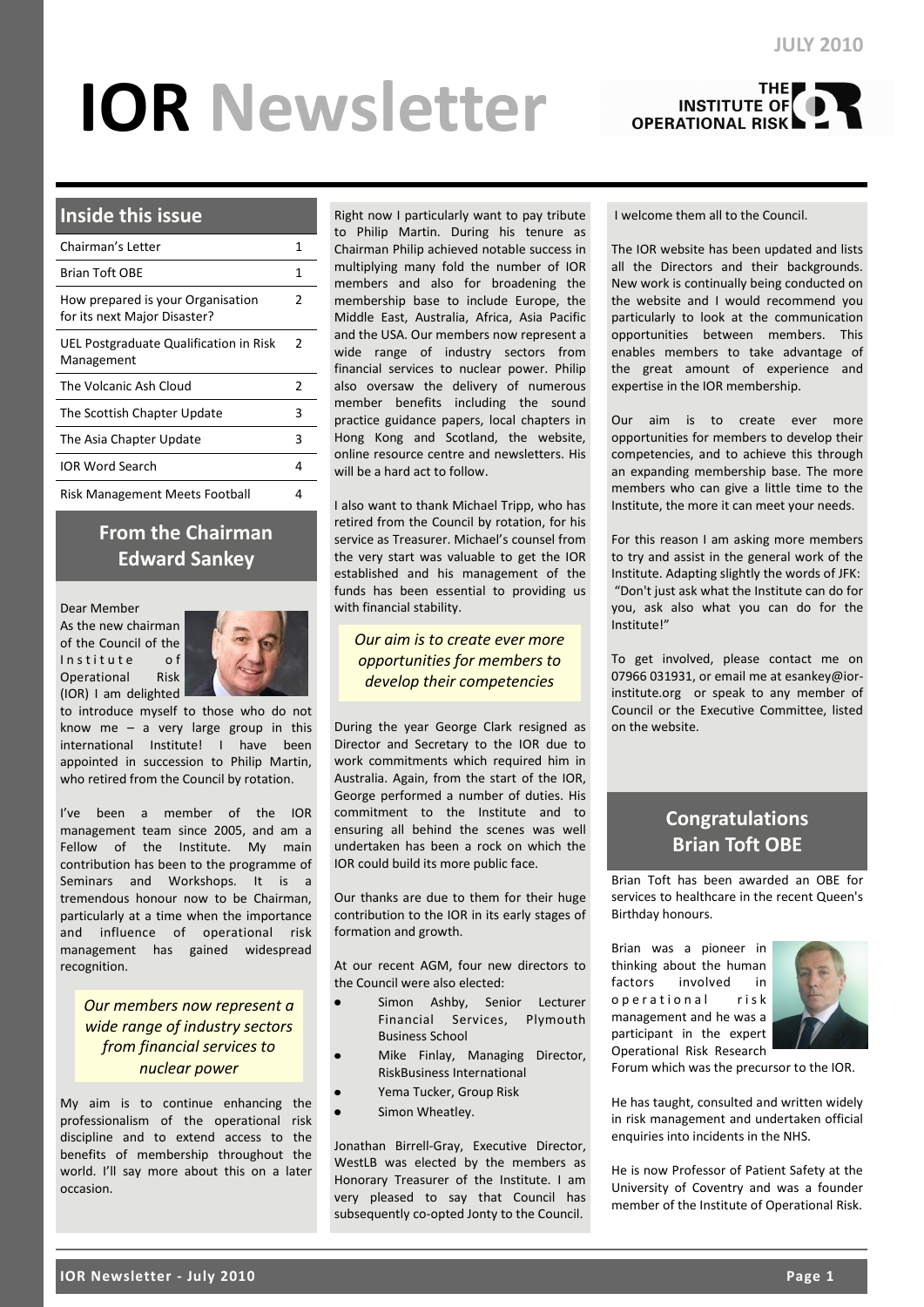**How prepared is your Organisation for its next Major Disaster?** 

April 20th 2010, will be a date that the Oil & Gas industry will not forget. The Transocean Semi Submersible, Deepwater Horizon, was operating for BP in 5,000ft (1,525m) of water, 13,000ft under the seabed and some 52 miles off the coast of Louisiana in the Gulf of Mexico with a 126 crew on board. The rig was completing the final stages of a drilling program and the crew were preparing to put a temporary seal on a well before moving onto the next site. At approximately 10pm the rig started to shake and explosions began sending flames hundreds of feet into the air. The fire raged for 2 days and resulted in the rig sinking to the ocean floor representing a loss of about a billion dollars including the rig and other associated items. 11 crew members missing, presumed dead and 17 crew were injured, 7 critically.



It has been several weeks since the initial incident and still the situation deteriorates with approximately 5,000 barrels (200,000 gallons) per day of oil leaking into the Gulf of Mexico from several ruptures in pipes on the seabed and now the world faces what could be the worst Oil & Gas ecological disaster ever. At time of print the ongoing cost of the cleanup was \$6m/day. It could even exceed the 1989 Exxon Valdez disaster.

So what happened? It will take months to complete a formal investigation to determine the cause of the explosion but what can be certain is that it will have to do with Operational Risk. It is probable a series of unlikely events all occurred in a particular sequence causing the major disaster.

#### *At time of print the ongoing cost of the cleanup was \$6m/day*

Particular attention should be paid to some of the organisations involved. Transocean, owner and operator of the Deepwater Horizon, the world's largest drilling contractor with an exceptional safety record and regarded as the 'best' in the offshore drilling business. BP, one of the world's largest and well respected Oil and

Gas companies. A company that has considerably increased its reputation with respect to safety under new CEO Tony Hayward after the impact of the 2005 Texas City Explosion. And Cameron International, the manufacturer of the Blowout Preventer (BOP), the last line in defence in a subsea well. A BOP uses valves to close off the flow of oil and gas when pressures get too high. Cameron International is regarded as one of the best drilling system and subsea vendors in the industry. This disaster highlights that even such credible companies as BP, Transocean and Cameron who are regarded as very risk aware cannot account for all possible risks. Thus an organisation can never afford to be complacent towards risk management and should be continually looking for what's missing and what can be improved.

*This disaster highlights that even such credible companies as BP, Transocean and Cameron who are regarded as very risk aware cannot account for all possible risks.* 

One possible factor here could be with the shear ram within the blowout preventer (BOP). Tony Hayward was quoted by Bloomberg saying "*he was mystified that the blowout preventer failed. The last-ditch shear ram is rarely tested under real conditions because of the destruction it causes*." This highlights the fact that within all organisations and sectors, all aspects should be tested to destruction to determine the impact of failure.

The disaster has highlighted how good crisis management practises are crucial. The crisis management plans in place had crew members evacuating the rig minutes after the first explosion and vessels were on station to tackle the blazing inferno. This tragedy has cost 11 people their lives, 17 people injured and even more people could have died if the emergency responses had not worked properly. A very admirable point is also how quickly BP took responsibility. This meant that very early on, focus could be spent on managing the situation in hand instead of apportioning blame.

*The disaster has highlighted how good crisis management practises are crucial.* 

The true cost and severity of the incident is yet to be calculated but we can all be sure that lessons will be learned and new measures/controls will be put in place to mitigate or manage such a situation again.

At point of writing this article, the world waited in anticipation. To see if the three fabricated 'dome' structures that were being lowered to the seabed would be successful in capturing the oil from the leaks on the seafloor.

I leave you with this question. How prepared is your organisation for its next major failure?

#### *Daniel McAteer- BRM Europe*

# **University of East London Postgraduate Qualification in Risk Management**

This course was assessed by the IOR in April 2010. The following gives a summary of the key elements of the course.

The IOR considers the course fit-for-purpose; and appropriate for students seeking to build a career in risk management. Prospective students should consider this course in the context of other courses on offer from other bodies.

The UEL offers a Post Graduate Certificate, Diploma and a full MSc in Risk Management.

# *The IOR considers the course fitfor-purpose*

Results other than MSc, however, are exit routes rather than a direct planned outcome. It is rare to exit without at least a certificate and few students fail to achieve the MSc

As part of its postgraduate programme in risk management the UEL offers the following modules:

- Managing Operational Risks
- Risk Financing and Portfolio Management
- Measuring and Modelling Risks
- **Strategic Management of Enterprise Risks**
- Applied Dissertation

All modules are worth 30 credits, except the dissertation, which is worth 60 credits.



Further information is available from the University of East London via their website:

*http://www.uel.ac.uk/programmes/ b u s i n e s s / p o s t g r a d u a t e / s u m m a r y / riskmanage.htm*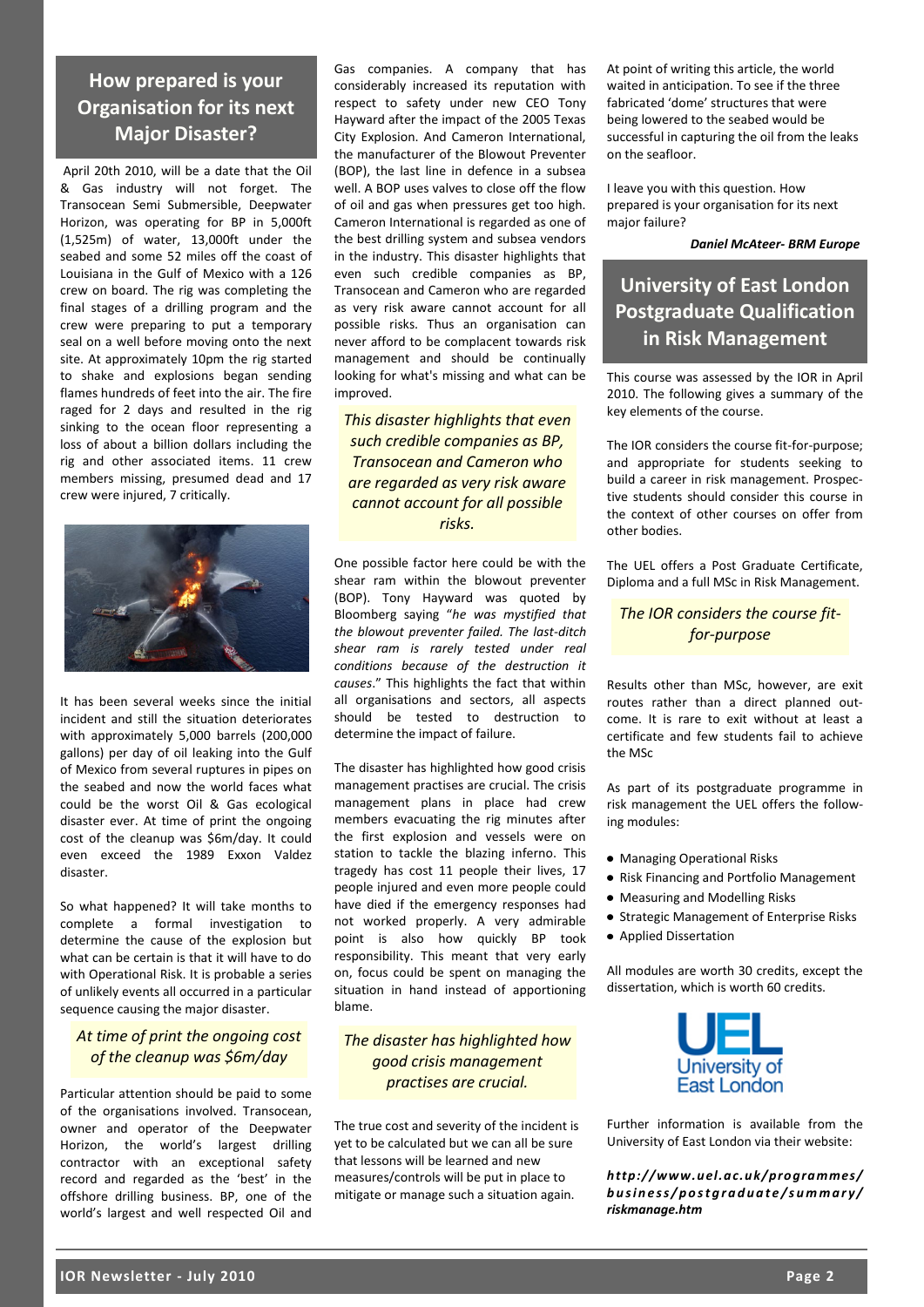The Volcanic Ash cloud in April illustrated the perpetual dilemma for risk managers.

The immediate closure of the skies was right – the cloud was moving over Europe and there was little information about it. It also appeared there were no standards about engines' tolerance.



However the closure increasingly seemed like a blanket ban at the sight of any risk whatever – there was no discrimination being made between varying ash densities at different altitudes and across Europe.

The airlines were suffering and they set out to get data. Their demonstrations that it was safe enough led to the authorities opening some of the skies. The lesson: hard data enables a good risk decision.

*When risk managers are without adequate data, risk decisions can be based on factors like forcefulness, reputation and authority.*

I do not suggest that passengers have been or should have been put in any jeopardy. I use this to illustrate two things: firstly the value of risk data, and secondly the pressures risk managers can come under. When risk managers are without adequate data, risk decisions can be based on factors like forcefulness, reputation and authority.

So if any plane had suffered engine failure the questions would have been whether commercial pressure had overruled safety or compliance requirements! Without hard data it is hard to counterbalance commercial pressures.

But we should remember that commercial managers can be right in their intuitive balance of risk, their confidence in the good sense of staff to handle the unexpected, and the contingencies. A risk manager needs to be able to judge the judgements – and be equally persuasive if concerns still remain.

*Edward Sankey Chairman of the Council Institute of Operational Risk*

# **The Volcanic Ash cloud The Scottish Chapter Update**

On the evening of 26th April 2010 the new Scottish Chapter of the IOR had its second meeting hosted by Glasgow Caledonian University.

The attendees were welcomed by the Dean of the Caledonian Business School Professor Zeljko Sevic who was pleased to open the seminar and looked forward to further cooperation in professional development in the field of Operational Risk Management.



The Seminar heard a presentation by Tim McGarr on the BSI Risk Management Standards, drawing attention to the contribution the IOR's Vice Chairman Michael Faber made to their development.

Vicky Kubitscheck of Independent Audit briefed the attendees on the Walker Report on governance and the important implications for operational risk managers' work.

### *The interest in having a vibrant Scottish Chapter was evident*

Allan Barr described the Knowledge Centre facility shortly to be implemented on the IOR website.

Edward Sankey and Caroline Tinsley described the Institute and encouraged those attendees who were not already members to apply. The interest in having a vibrant Scottish Chapter was evident.



The Chairman of the Scottish Chapter committee is Fred Bell*.*

# **The Asia Chapter Update**

The Inauguration Ceremony of the Asia Chapter was held on 21 June 2010. In short, this was a very successful event with about 60 people turning up.



The agenda was well received and the participants were impressed with the introductory video of Edward Sankey and the guest speaker ,Fred Au.

Among the participants, we had the Head of Risk from HK Stock Exchange, Chapter Lead of GARP & ISDA, professors, regulators, vendors and other professional bodies.

*This was a very successful event with about 60 people turning up*

In particular, the CEO of HK Institute of Bankers who came and has expressed a wish to form a strategic partnership with the IOR.



The response was positive and brought people together which resulted in a number of people expressing an interest in the IOR.

On behalf of the Steering Committee of Asia Chapter I thank Edward Sankey and other senior members of the institute for their support .

We have a good start and will work together to realise our objectives.

> *Dominic Wu Regional Head of Operational Risk Nomura International (HK) Ltd*